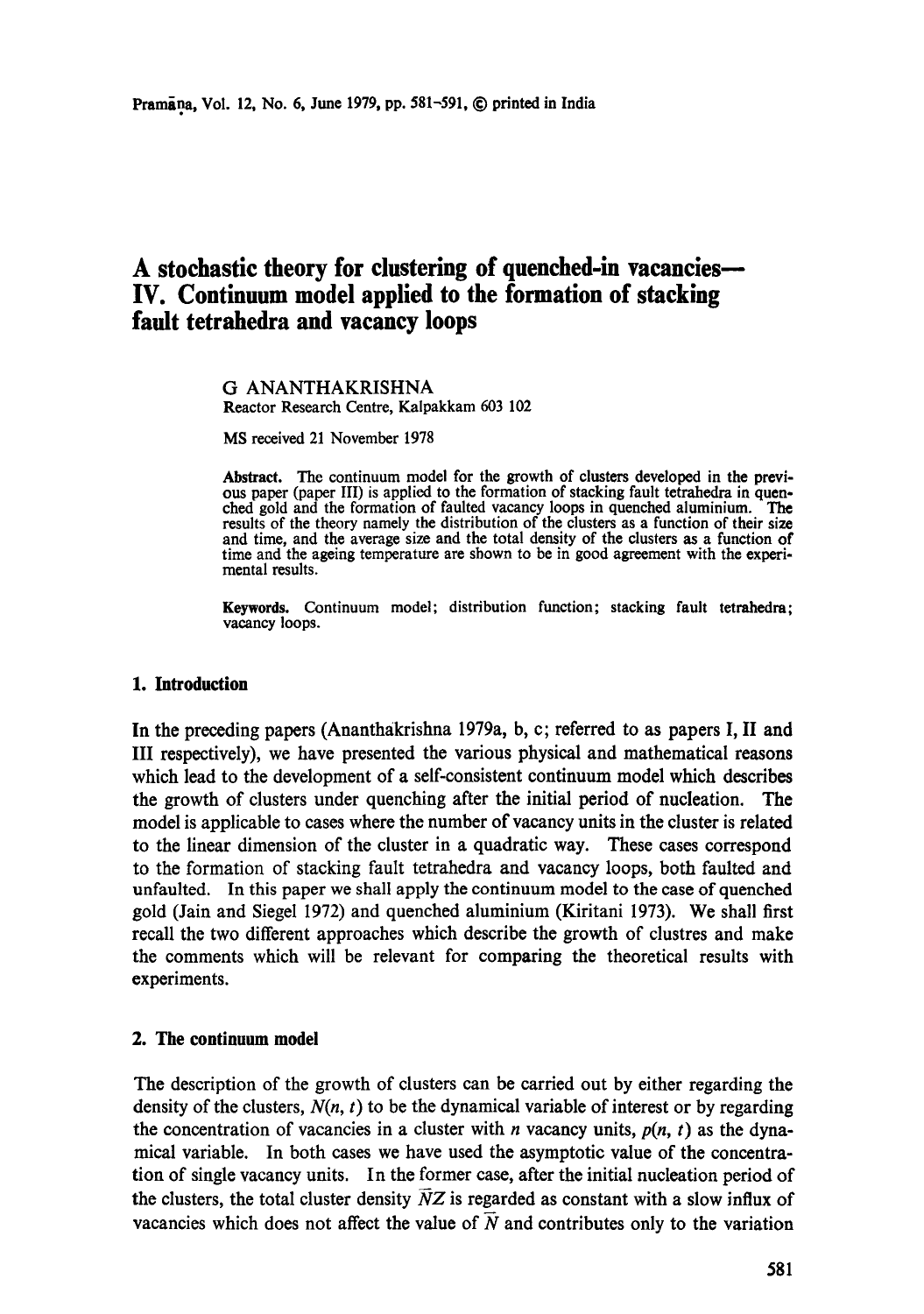# 582 *G Ananthakrishna*

in  $\langle n \rangle$ . This implies that we have taken only a *near* quasi-equilibrium to have prevailed between  $N_1$  and  $N(n, t)$  in a short time during which all the clusters are formed. In this picture a strict equilibrium between  $N_1$  and  $N(n, t)$  is attained only as  $t\rightarrow\infty$ . In contrast, in the alternative picture, a strict equilibrium between  $p_1$  and the rest of the clusters has been assumed to have been achieved in a short time, i.e., of the order of nucleation time. This implies that  $df/dt=0$ , i.e., the total number of vacancies is strictly constant throughout the growth period and only a redistribution of vacancy units among the various dusters are allowed. Equivalently we have assumed that we have introduced all the vacancy units right in the beginning. Whereas in the previous picture,  $\overline{N}$  is constant and the time-dependence is entirely hidden in  $\langle n \rangle$ , in this picture both  $\overline{N}$  and  $\langle n \rangle$  are functions of time in a way which keeps the total number of vacancy units in clusters constant. These two approaches give identical results as far as the dependence on n and  $\langle n \rangle$  are concerned. The difference manifests when the distribution function is considered as a function of time (or equivalently while following the total number of vacancy units in the system). Only experiments can decide which of the two approaches is relevant for a particular situation as it is possible to decide in the case of gold (Jain and Siegel 1972). The equations describing the growth of clusters in these two approaches are

$$
\frac{\partial N}{\partial t} = A \frac{\partial}{\partial n} (nN) + Bn \frac{\partial^2 N}{\partial n^2} + B \frac{\partial N}{\partial n}, \qquad (1)
$$

and 
$$
\frac{\partial p}{\partial t} = A \frac{\partial}{\partial n} (np) + Bn \frac{\partial^2 p}{\partial n^2}.
$$
 (2)

The method of obtaining the solution of (1) is given in Appendix A. The method of obtaining the solution of (2) is similar to that of (1) and has already been given in Appendix B of paper III, except for inverting the solution obtained in the inverse space. The method of inverting (IlL B.8) and (III. A.6) along with inverting (IV. A.6) are also given in Appendix B. Although we have given the solution of (1) and (2) in paper III, for completeness we have given the solution below. The solutions are

 $- - -$ 

$$
N(n, t) = \overline{K} \, l \exp \left[ -l(n+\phi) \right] \, I_0 \left( \sqrt{n\phi} \, l \right). \tag{3}
$$

and 
$$
p(n, t) = \frac{N_0^2 ln}{(N_0 + x_2) \sqrt{n \phi}} \exp \left[-l (n + \phi)\right] I_1(\sqrt{n \phi} l),
$$
 (4)

where  $l = \frac{x_2}{(N_0 + x_2) (1 - \phi)}$ 

and  $\overline{K}$  is a normalisation constant to be determined. The integration constant in (3) can only be fixed as  $t \rightarrow \infty$ . This corresponds to the fact that a strict equilibrium between  $N_1$  and  $N(n, t)$  is obtained as  $t \rightarrow \infty$ . However, the change in the value of  $\overline{N}$ from small times (where only a near quasi-equilibrium has been attained) to large times is very small as has been shown earlier (see the discussion following (III. 16) in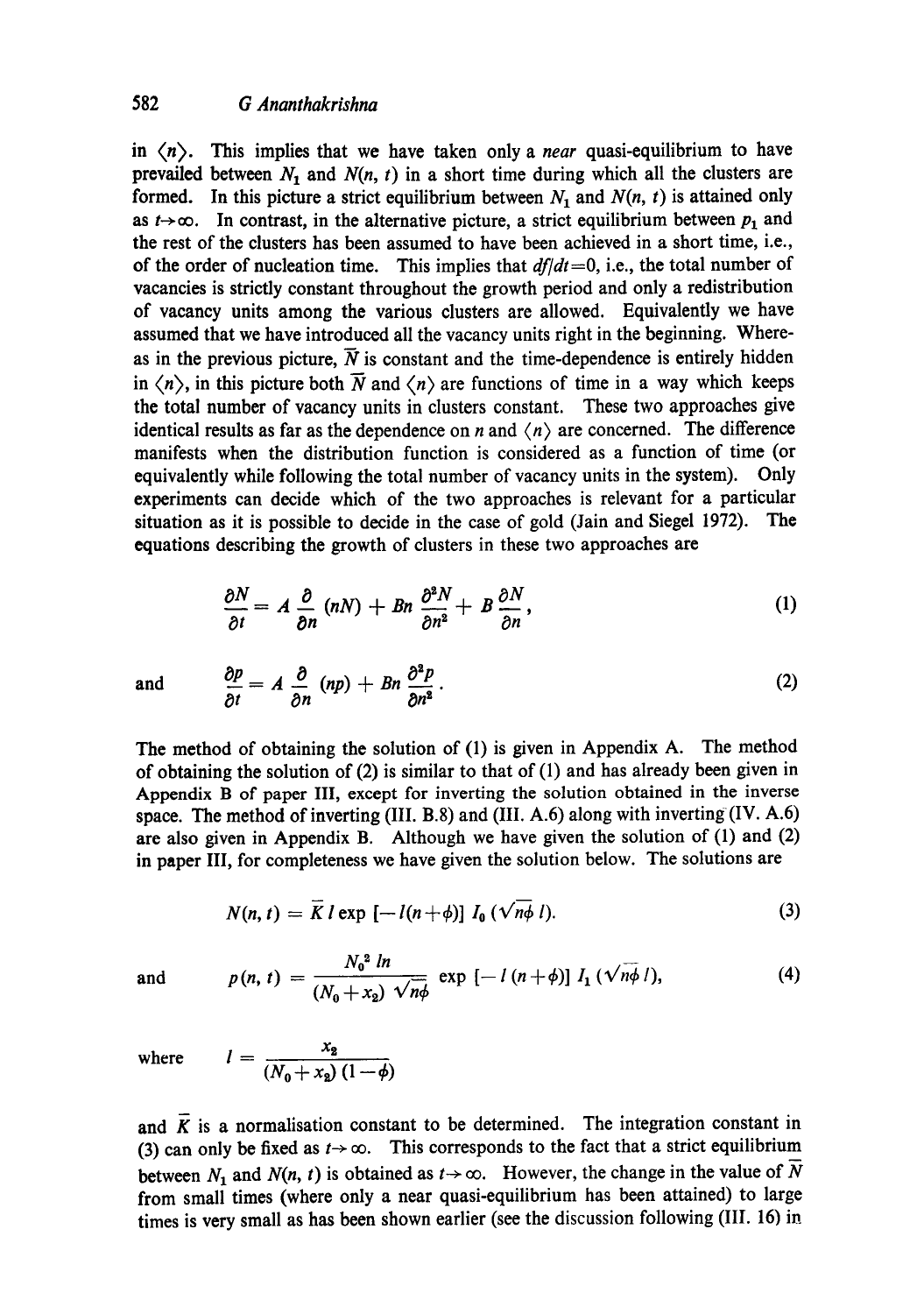Ananthakrishna 1979c). We can fix this constants as  $t\rightarrow\infty$  and compare it with (4). It is clear that as  $t\rightarrow\infty$ 

$$
\lim_{t\to\infty} N(n, t) \to \overline{K} \frac{x_2}{(N_0 + x_2)} \exp\left(-\frac{x_2 n}{N_0 + x_2}\right).
$$
 (5)

Using (5) in the definition of  $f(t)$ 

$$
f(\infty) = \int n \, dn \, N(n, t) = N_0^2/(N_0 + x_2),
$$
  

$$
\tilde{K} = N_0^2 x_2^2/(N_0 + x_2).
$$
 (6)

we get

Using this in (5) we get

$$
N(n, t) = \frac{N_0^2 x_2^2}{(N_0 + x_2)^3} \exp \left[ -\frac{x_2 n}{N_0 + x_2} \right].
$$
 (7)

It is clear that the normalisation in both cases is exactly the same as  $t \rightarrow \infty$ . However, the total number of vacancies changes gradually in the picture when  $N$  is kept constant. At the start of the growth of the clusters the number of vacancy units is of the order of

$$
N_0 - 2N_0 x_2/(N_0 + x_2).
$$

(The factor of two arises due to the time-dependent part in  $N_1(t)$  at the point where the decoupling is effected, is taken to be of the same order as  $N_0x_2/(N_0+x_2)$  see discussion following (III. 16).) The difference in the normalisation constant between the start and the end of the growth process, is the fraction of the vacancies that falls from the value  $N_1 \sim 2N_0x_2/(N_0+x_2)$  to strictly the asymptotic value of  $N_1$  namely,  $N_0x_2/(N_0+x_2)$ . This difference is clearly small and therefore as far as the normalisation is concerned, we assume that the asymptotic value of  $N_1$  has been attained right at the start of the growth process and thus the normalisation constant for all practical purposes can be taken to be that given by (7) for all times during the growth process. The only situation where this can affect is when we consider the distribution function as a function of time. Even in this situation the difference is not likely to be detectable. The true time evolution in many systems is probably midway between the evolution given by (4) and (3), since in an actual physical situation neither  $\overline{N}$  nor  $f(t)$ can be expected to be constant. The experimental distribution can in some cases distinguish the two approaches as it happens in the case of gold (Jain and Siegel 1972). Thus the mathematical representation of the physical situation via  $\overline{N}$  constant or *f(t)* constant can only be carried out if one has a knowledge of the coupling that *actually* exists between the evolution of the clusters and the single vacancy units. Fortunately this coupling is very weak in the case considered and therefore the representation via (3) and (4) yield consistent results as far  $\langle n \rangle$  as a function of time is concerned.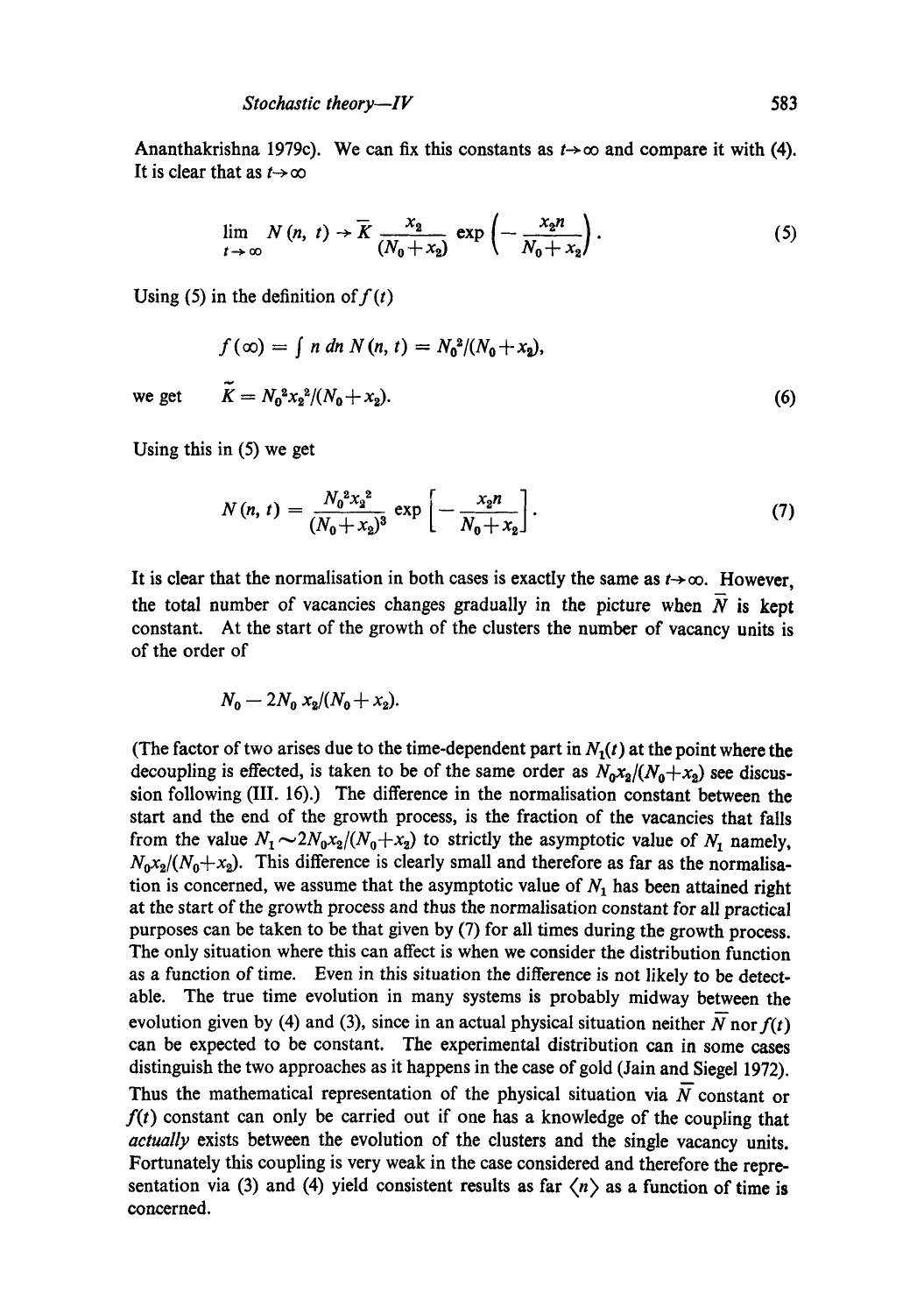## **3. Calculation of averages**

As far as comparison with experiments is concerned, for a major part of what we consider here, we shall use (3) with (6). Since experiments are done in the space where the linear dimension of the clusters is measured, we will have to rewrite (3) in terms of the radius of the vacancy loop  $r$ , or the edge length  $l$ , of the tetrahedra. We shall confine our attention to the formation of stacking fault tetrahedra in quenched gold (Jain and Siegel 1972) and the formation faulted vacancy loops in quenched aluminium (Kiritani 1973). We use the relation  $n=a\xi^2/a^2$  where a is a geometrical factor  $(a=1$  for stacking fault tetrahedra and  $a=4\pi/\sqrt{3}$  for vacancy loops) and  $\xi$  is the linear dimension of the extended defect, to convert n to  $\xi$ . It is also sufficient to consider the leading term in (3) since the next higher order contribution contains the factor  $\phi x_2^2/(N_0+x_2)^2$ . Then the distribution reads

$$
\widetilde{N}_L(\xi, t) = \frac{2aN_0^2x_2^2\xi}{a^2(1-\phi)(N_0+x_2)^3} \exp\left[-\frac{ax_2\xi^2}{a^2(1-\phi)(N_0+x_2)}\right],
$$
\n(8)

and 
$$
\phi(t) = \exp -\frac{x_1 x_2^2 t}{N_0 + x_2}
$$
. (9)

Here we have suppressed the factor

$$
\exp\left[-\frac{x_2\phi}{\left(1-\phi\right)\left(N_0+x_2\right)}\right]
$$

since this term is almost unity for all times of practical interest. The calculation of averages can now be carried out. Using (8) we get

$$
\langle n \rangle_t = a \langle \xi^2 | a^2 \rangle_t = \frac{N_0 + x_2}{x_2} (1 - \phi), \tag{10}
$$

the subscript  $t$  on the average indicates the time dependence. The maximum of the distribution in the  $\xi$ -space occurs at

$$
\xi/a \sqrt{a} = \left[ \frac{(N_0 + x_2)}{2x_2} (1 - \phi) \right]^{1/2}.
$$
  
Thus  $(\xi/a)_{\text{max}} = \frac{1}{\sqrt{2}} \langle \xi^2/a^2 \rangle_t^{1/2}.$  (11)

The total density of the clusters is given by

$$
N^* = Z \overline{N} \simeq Z \overline{N}_L^T = Z \int N_L (\xi, t) d\xi = \frac{N_0^2 x_2 Z}{(N_0 + x_2)^2} \simeq x_2 Z \tag{12}
$$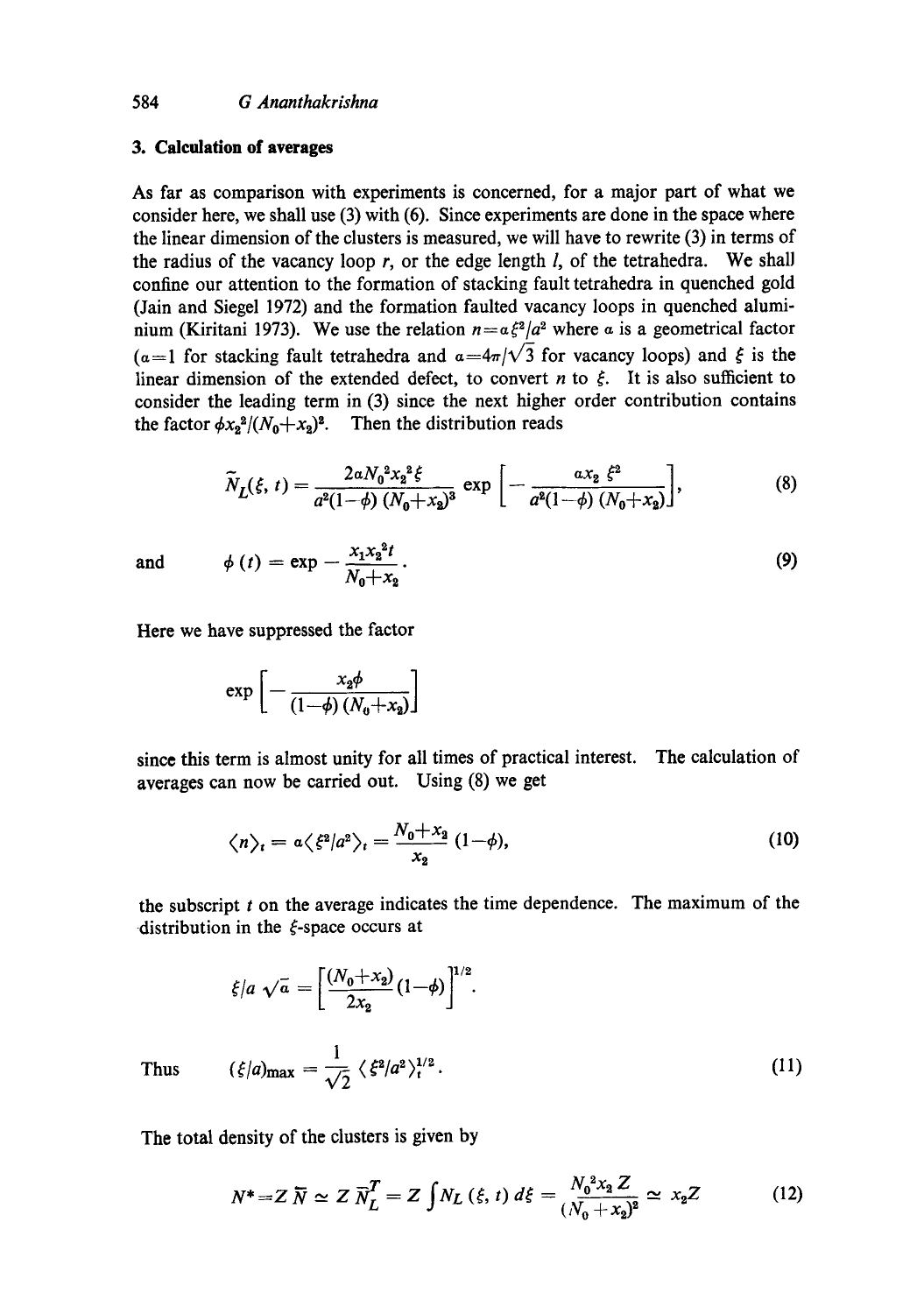The value of average  $\xi^2$  would be the same if we use the alternate approach. Using the leading part of the distribution  $N(n, t)$  obtained from (4) we see that the total density is

$$
N^* = \overline{N}(t) Z = \frac{N_0^2 x_2}{(N_0 + x_2)^2} \frac{Z}{(1 - \phi)}
$$

Since  $\int p(n, t) \, dn = N_0^2/(N_0 + x_2)$ ,

we see that 
$$
\langle n \rangle_t = \frac{N_0 + x_2}{r_1} (1 - \phi)
$$

 $x<sub>2</sub>$ 

which is identical with that calculated via the first approach.

#### **4. Comparison with experiments**

Several quantities of experimental interest can be calculated from the distribution function. The distribution function is a function of both time and temperature, and so are the averages. The results that should be compared with experiments are: (a) the shape of the distribution as a function of the size of the dusters and time, (b) the total density of the clusters as a function of temperature, (e) the average size of the clusters as a function of time and temperature and (d) the characteristic time for the growth of the dusters. The other major result that emerges is the decay of the concentration of the single vacancy units and hence some indirect information about the nucleation time which we have already discussed in detail in our earlier paper. (Ananthakrishna 1978b, paper II). We shall discuss these results one by one.

We shall first take up the case of the formation of stacking fault tetrahedra in quenched gold (Jain and Siegel 1972). It is clear from (8) that the distribution function is entirely determined by the value  $x<sub>2</sub>$ , since all the other quantities are known. *In turn the value of*  $x_2$  *is entirely determined by the average size given by (10) or by the total density of the clusters given by* (12). *Thus this quantity x*<sub>2</sub> *should be regarded as a parameter to be determined from experiments through the relation* (10) or (12). Given *the value* of  $\langle L^2/a^2 \rangle$  from experiments, every other quantity of interest could be determined. In the case of the formation of stacking fault tetrahedra both the experimental and the theoretical distributions are asymmetric. However, the asymmetry in the theoretical distribution is somewhat more pronounced. Using the value of  $\langle L^2 \rangle^{1/2} = 408$  Å and the concentration of quenched-in vacancies  $N_0 = 3 \times 10^{-4}$ , in (10), we get a value of  $x_2=3 \times 10^{-8}$ . This leads to the value of

$$
Z N_L^T (L_{\text{max}}^T) = 3.7 \times 10^{12} \text{ per cm}^{-3}
$$

which can be compared with the experimental value

$$
N_S^E\left(L_{\text{max}}^E\right) = 8 \times 10^{12} \text{ per cm}^{-3}.
$$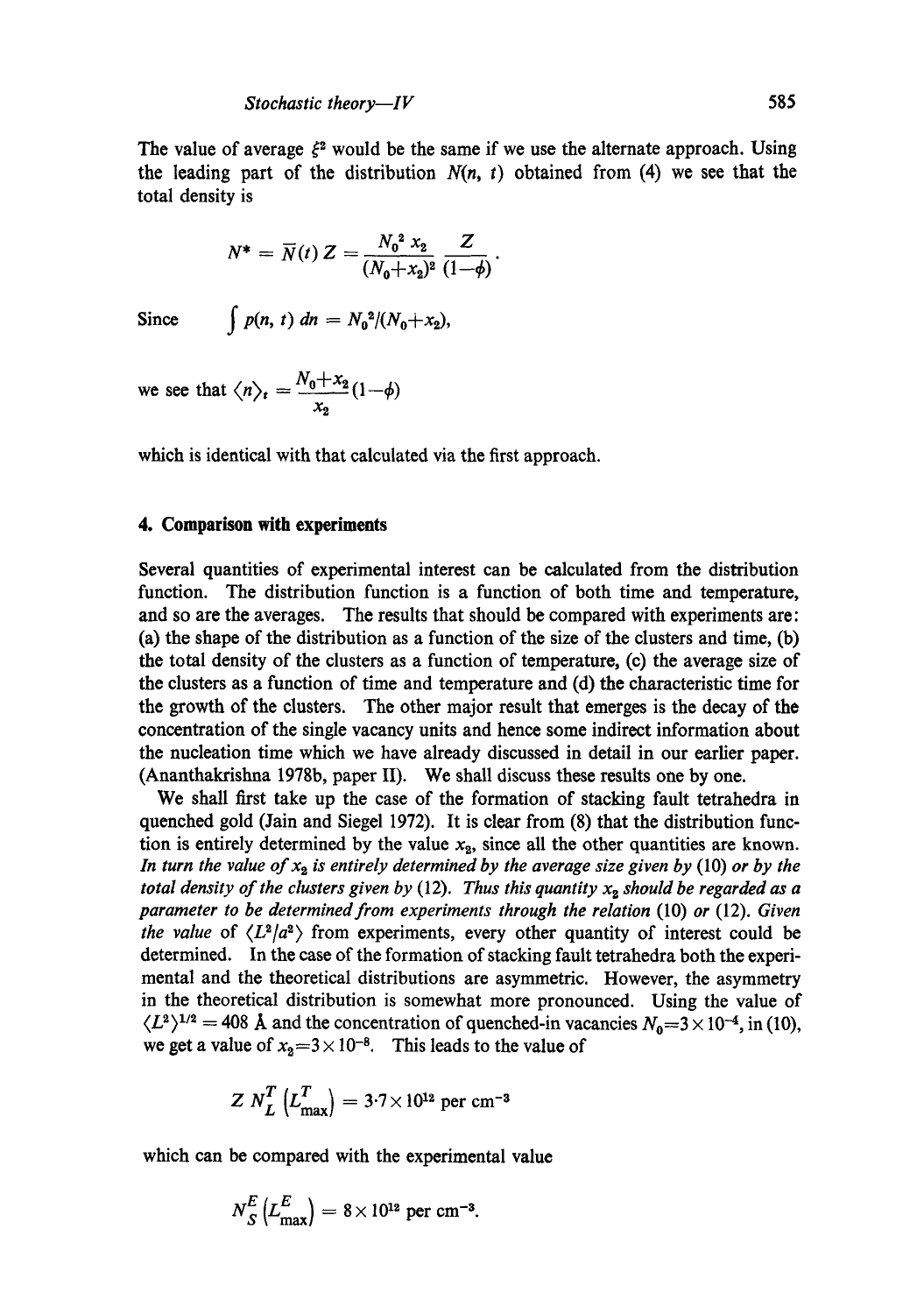The position of the maximum of the theoretical distribution occurs at  $L=290$  Å. The experimental distribution has its maximum at 380 A. This difference is due to the fact that the theoretical distribution starts from the origin whereas the experimental distribution starts from 110  $\dot{A}$ . The total density of the clusters theoretically computed is

$$
Z N_S^T = 1.76 \times 10^{15} \text{ per cm}^{-3}
$$

and the experimental value is

$$
Z N_S^E = 2 \times 10^{15}
$$
 per cm<sup>-3</sup>.

Thus we find that the agreement with the experiment is good. The plot of the distribution is shown in figure 1.

We shall now consider the time evolution of the distribution and the average size of the clusters. It is clear from (8) that as the clusters evolve, the distribution which sharply peaked for small t, evolves into a broad peak as  $t \rightarrow \infty$ . Also the average size increases as a function of time as is clear from (10). These two results are qualitatively in agreement with experiments. It is in connection with the time development of the clusters that one can say whether the growth of clusters is given by  $(3)$  or  $(4)$ . In the case of gold, under the experimental conditions used by Jain and Siegel (1972),  $\overline{N}$  remains constant during the time over which the evolution of the clusters was studied. Thus the time development is governed by the distribution given by (3). We have already determined the value of  $x_2$  by using  $\langle L^2 \rangle$  as  $t \to \infty$ . The values of the input parameters are the same as in table 2 of paper II except for the value of the attempt frequency which we have taken to be ten times more\* than the value quoted



**Figure 1.** Normalised density of stacking fault tetrahedra as a function of the edge length. The curve T corresponds to theory and  $E$  to experiment (Jain and Siegel 1972).

 $*$ This value of  $\nu$  has been arrived at by demanding that the concentration of the vacancies stored in the clusters as a function of t has nearly the same value of  $t_{1,2}$ , which is the time at which the concentration of vacancies in the clusters is half of that at  $t = \infty$ . There is a possibility that this value  $\nu$  is somewhat high and may be due to the fact that the time development of clusters is a sensitive function  $x_2$  being the square of  $x_2$ . So a small error in  $x_2$  can affect the time development of the clusters.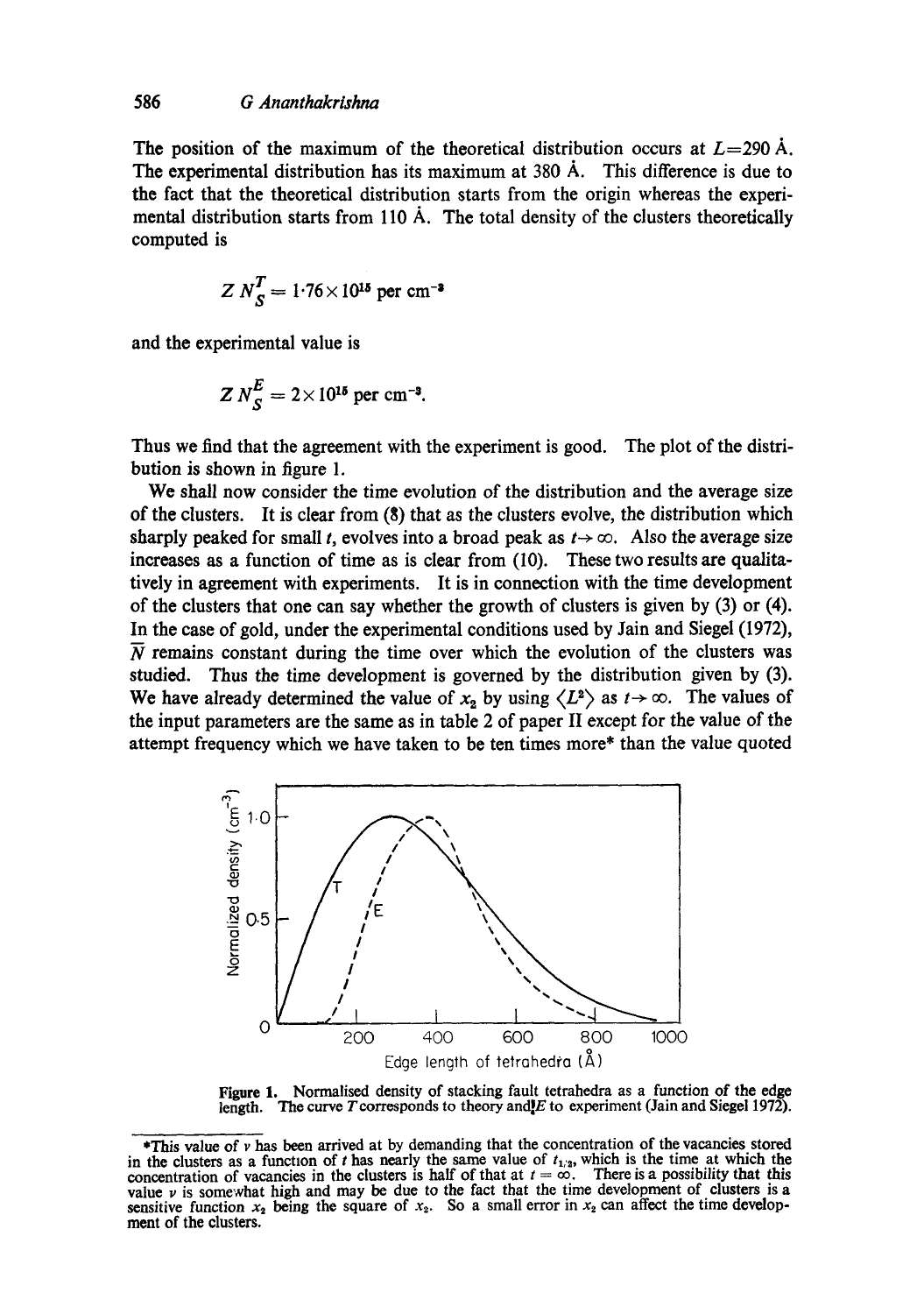in paper II (Ananthakrishna 1978b). The time evolution of the clusters has been shown in figure 2. For the sake of comparison we have plotted experimental distribution for  $t=52$  min. The qualitative resemblance is quite clear. Even quantitative comparison is quite good. The peak height at  $t=52$  min., in the case of theory is 1.9 times the hight at  $t = \infty$ . This is in good agreement with the factor of two for the corresponding quantity in the experiment. For the same case, we have calculated  $\langle L^2 \rangle_t^{\frac{1}{2}}$  as a function of time. A plot of  $\langle L^2 \rangle_t^{\frac{1}{2}}$  as a function of t is shown in figure 3. It is clear that the theoretical curve closely follows the experimental curve.

Another feature that can be considered is the temperature dependence of the total density and the average size. From (10) and (12), it is clear that their dependence on the ageing temperature are opposite, so that if the total density of the clusters falls as a function of temperature, the average size increases. This result is in agreement with experiments. Quantitative comparison can be made if either the average size or the total density of the clusters is given, since one of them would determine the value of  $x_2$  as a function of temperature. We shall compare our theory with the



Figure 2. Time evolution of the distribution of stacking fault tetrahedra for  $t=52$ min, 112 min and  $t=\infty$ . The density that has been normalised to the value at  $t=\infty$ . The curve  $T$  corresponds to theory and  $E$  to experiment (Jain and Siegel 1972).



**Figure 3.** Time evolution of the average size of stacking fault tetrahedra at a function of time. The curve T corresponds to theory and E to experiment (Jain and The curve  $T$  corresponds to theory and  $E$  to experiment (Jain and **Siegel 1972).**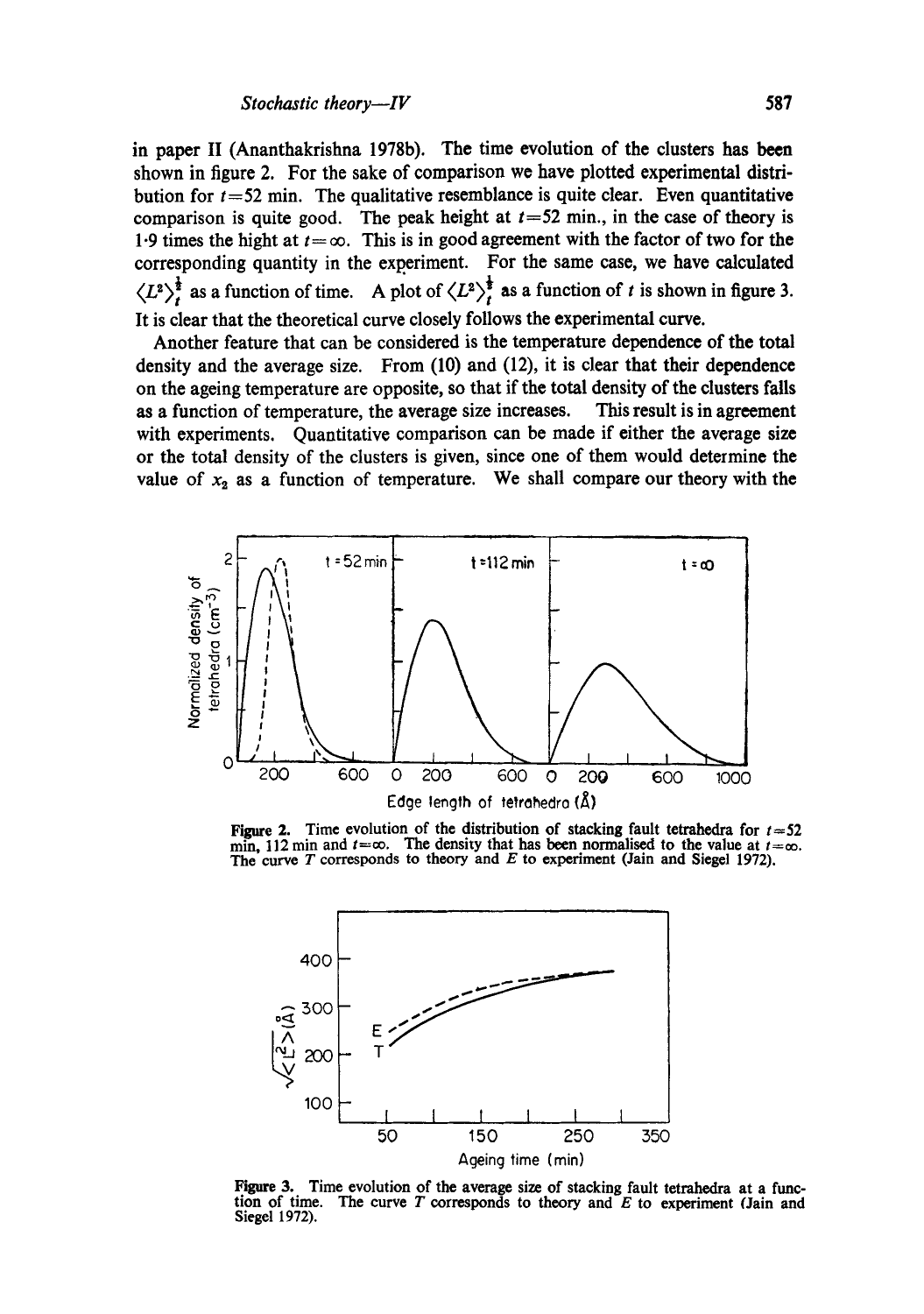data given by Kiritani (1973) for the case of quenched aluminium. In this particular case the number of quenched-in vacancies has been estimated by using the relation

$$
N_0 = \frac{4\pi}{\sqrt{3}} \langle r^2/a^2 \rangle^E N_S^E Z^{-1}, \qquad (13)
$$

where r is the radius of the loop. (Using the values of  $\langle r^2 \rangle^E$  and  $N_S^E$  quoted in the paper, we find that the concentration of quenched-in vacancies stored in the vacancy loops is different at different temperatures in the range  $T_A = -20^{\circ}$ C to 30°C. This is at variance with the value of  $N_0$  quoted in the paper.) Using the experimental value of  $\langle r^2 \rangle^{\frac{1}{2}}$  for various values of the ageing temperature, we have calculated the total density of the vacancy loops, as a function of the ageing temperature. The temperature dependence of the total density of the vacancy loops as a function is shown in figure 4. The agreement between the experiment and theory is seen to be good.

# **5. Discussion and conclusions**

In this series of papers, we have developed a theory of clustering which has been shown to give results which are qualitatively and quantitatively in good agreement with experimental results. The basic idea is to be able to develop a model which gives a closed form expression for the distribution of clusters. This involves two aspects of the problem. The first part involves the formation of small clusters which can be called the nucleation period. The second is the growth of clusters. The first problem is somewhat tough in the sense that if the exact size distribution is to be obtained at any instant of time, it would depend on the binding energy of the cluster and thus closed form expressions are difficult to obtain (in our framework). On the other



Figure 4. Temperature dependence of the total density of the faulted vacancy loops as a function of ageing temperature. The curve  $T$  corresponds to theory and  $E$  to the experiment (Kiritani 1973).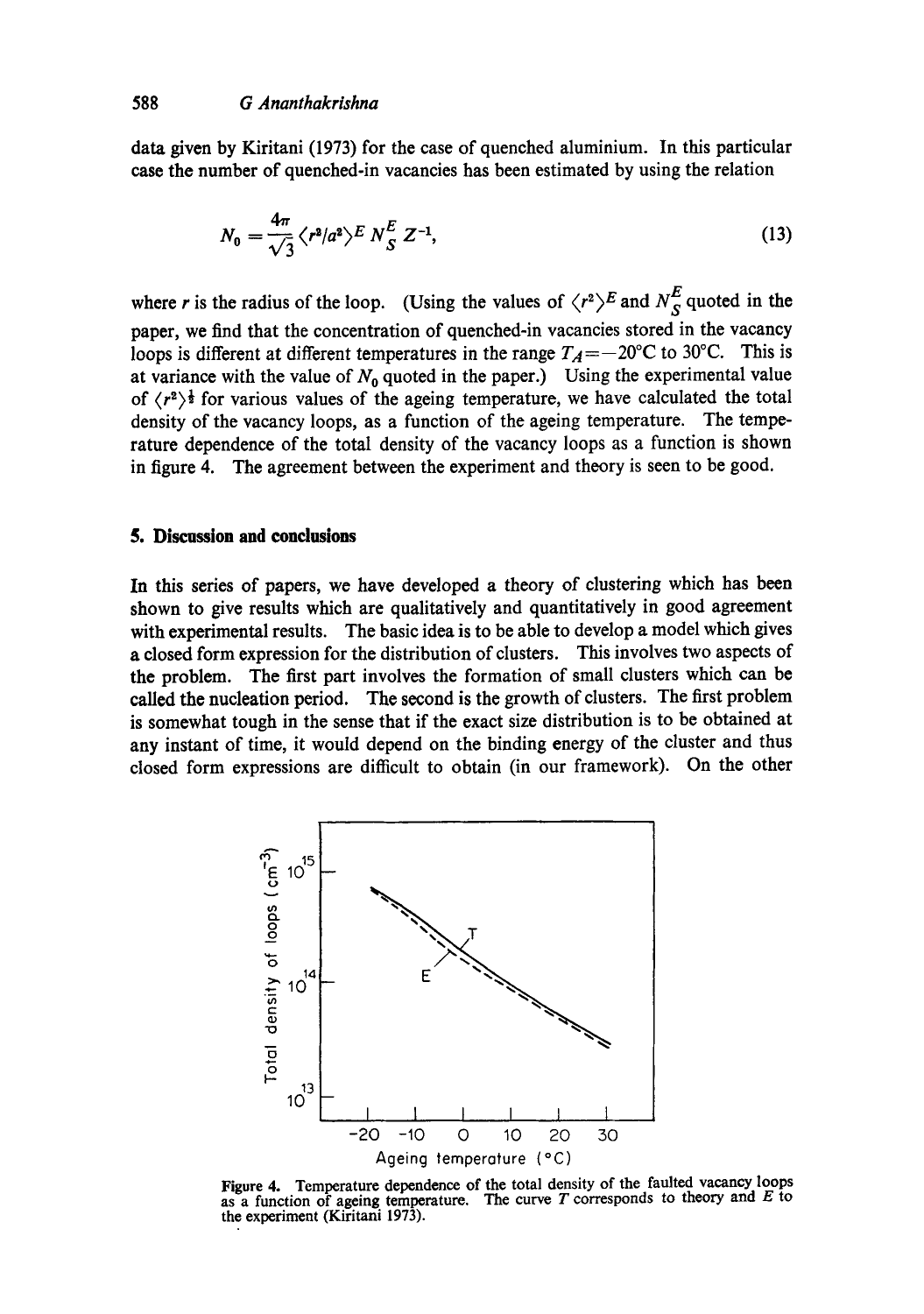hand, the growth, problem is simpler in the sense, after the initial incubation period, which includes the nucleation period, the growth of the clusters is expected to proceed smoothly and the dependence on the binding is very minimal (Jain and Siegel 1972). Thus if in some way, information about how many dusters are formed or how much is the concentration of vacancies stored in clusters at the end of nucleation period, can be obtained the growth problem should be simpler. The idea we have pursued is to treat the first problem in a way which gives only just sufficient information to attack the growth problem. This has been done by assuming the binding to be constant even for the first part of the problem. Obviously the information obtained cannot be expected to give a correct description of the process of nucleation; yet it appears that a comparison with Kiritani computer calculation shows that our nucleation time obtained is only slightly lower than his result. This indicates that although our purpose is not one of calculation of the nucleation time, it gives confidence about the time scale and the asymptotic value for the decay of the concentration of single vacancy units which are sufficient to consider the problem of growth of clusters. In our formalism, these two are necessary ingredients that allow us to tackle the problem of growth. Indeed, it is this information that allows us to decouple the equation for the growth from the equation for the decay of  $N_1$ . However, the distribution that we obtain in the discrete model is rather unphysical and is probably due to the assumption about the constant binding energy, and improper choice of the absorption and the emission sites. This difficulty is overcome by going over into a continuum model by imposing an appropriate physically required behaviour of the distribution for small  $n$ . The resulting continuum model is also self-consistent yielding results which are in good agreement with experiments.

One important remark that we would like to make is about  $x_2$ . This quantity, now regarded as a parameter to be determined from experiment corrects for many idealisation at least partially. For instance, it is known that the impurity content of the specimen enhances the density of the dusters. *Although our theory does not include the existence of impurities and their effect on the total density of the clusters*  or their average size, these have been included indirectly through the parameter  $x_2$ . This is clear because,  $x_2$  is determined either by the total experimental density or the experimental value of the average size. Since the other quantities of interest depend on  $x_2$ , they also depend on the impurity content in the specimen indirectly. Also this parameter possibly corrects for the non-inclusion of the next mobile species which may contribute to the growth of cluster at late stages of growth.

The method of constructing continuum models for the formation of voids can be carried out along the same line with obvious complications. Also it is possible to apply the methodology to calculate the effect of impurities except for the lack of one crucial information about the ' enhancement' factor for the density as a function of the concentration of the impurities, which would help in determining the approximate value of the range of interaction of the impurity atom with the vacancy. The method can also be applied to the formation of interstitial loops, vacancy loops and voids during irradiation. Work in these directions are being attempted.

## **Appendix A**

Let 
$$
\zeta(s,t) = \int_0^\infty N(n, t) \exp(-sn) dn. \tag{A.1}
$$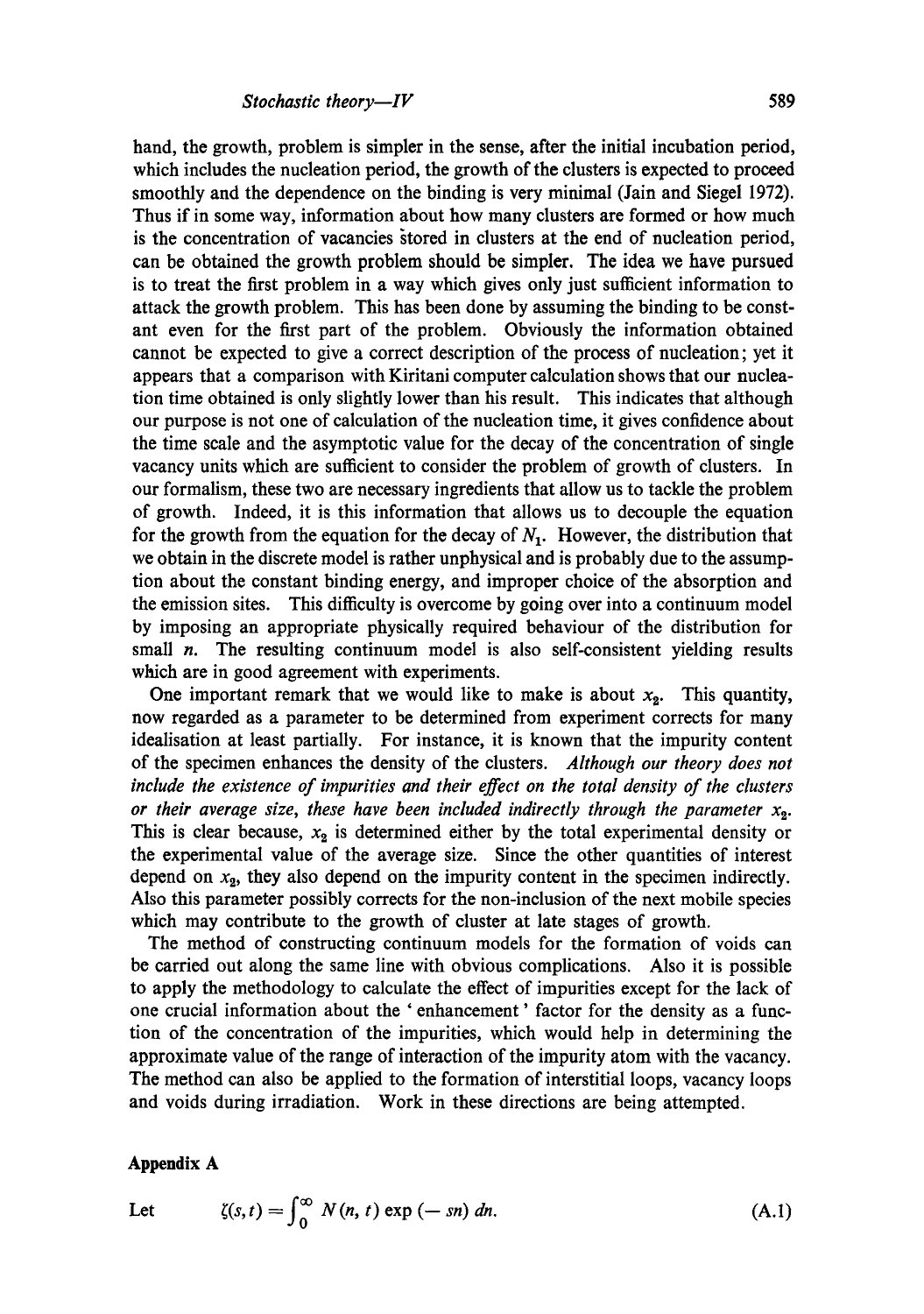# 590 *G Ananthakrishna*

Using the boundary condition on  $N(n, t)$  namely

$$
\lim_{n \to \infty} N(n, t) \to 0,
$$
  
\n
$$
\lim_{n \to 0} nN(n, t) \to 0, \quad N(0, t) = 0
$$
  
\n
$$
\lim_{n \to 0} n^2 \frac{\partial N}{\partial t} \to 0.
$$
 (A.2)

and  $\frac{1}{n}$ 

$$
\lim_{n\to 0} n^2 \frac{\partial^{2N}}{\partial n} \to 0,
$$

in (1) we get

$$
\frac{\partial \zeta}{\partial t} = -As \frac{\partial \zeta}{\partial s} - Bs \zeta (s, t) - Bs^2 \frac{\partial \zeta}{\partial s}.
$$
 (A.3)

The characteristic solutions are

$$
\frac{\zeta}{(A/B) + s} \exp(-At) = K_1 = \phi(t) \frac{\zeta}{(A/B) + s},
$$
 (A.4)

and 
$$
\zeta[(A/B) + s] = K_2. \tag{A.5}
$$

Going through the usual algebra of eliminating  $K_1$  and  $K_2$  and using the usual boundary condition we get

$$
\zeta(s, t) = \frac{A \exp \left[ - (A/B) \frac{A\phi}{(A/B) + s(1-\phi)} \right]}{B [(A/B) + s(1-\phi)]}.
$$
 (A.6)

## **Appendix B**

In this Appendix, we outline the method of inverting formulae of the type given by (A.6), (III. B.8) and (III. A.6). All these three can be written in the form

$$
\lambda(s,t) = \exp\left\{-d\frac{s\phi}{[d+s(1-\phi)]}\right\}\frac{d^y}{[d+s(1-\phi)]}\mu + 1. \tag{B.1}
$$

The inverse transform is given by

$$
Q(n, t) = \frac{1}{2\pi i} \oint_{C} \exp (sn) \lambda (s, t) ds.
$$
 (B.2)

Consider writing the integrand in an appropriate manner. Setting

$$
d/(1-\phi) = l \quad \text{and} \quad l+s=Z.
$$